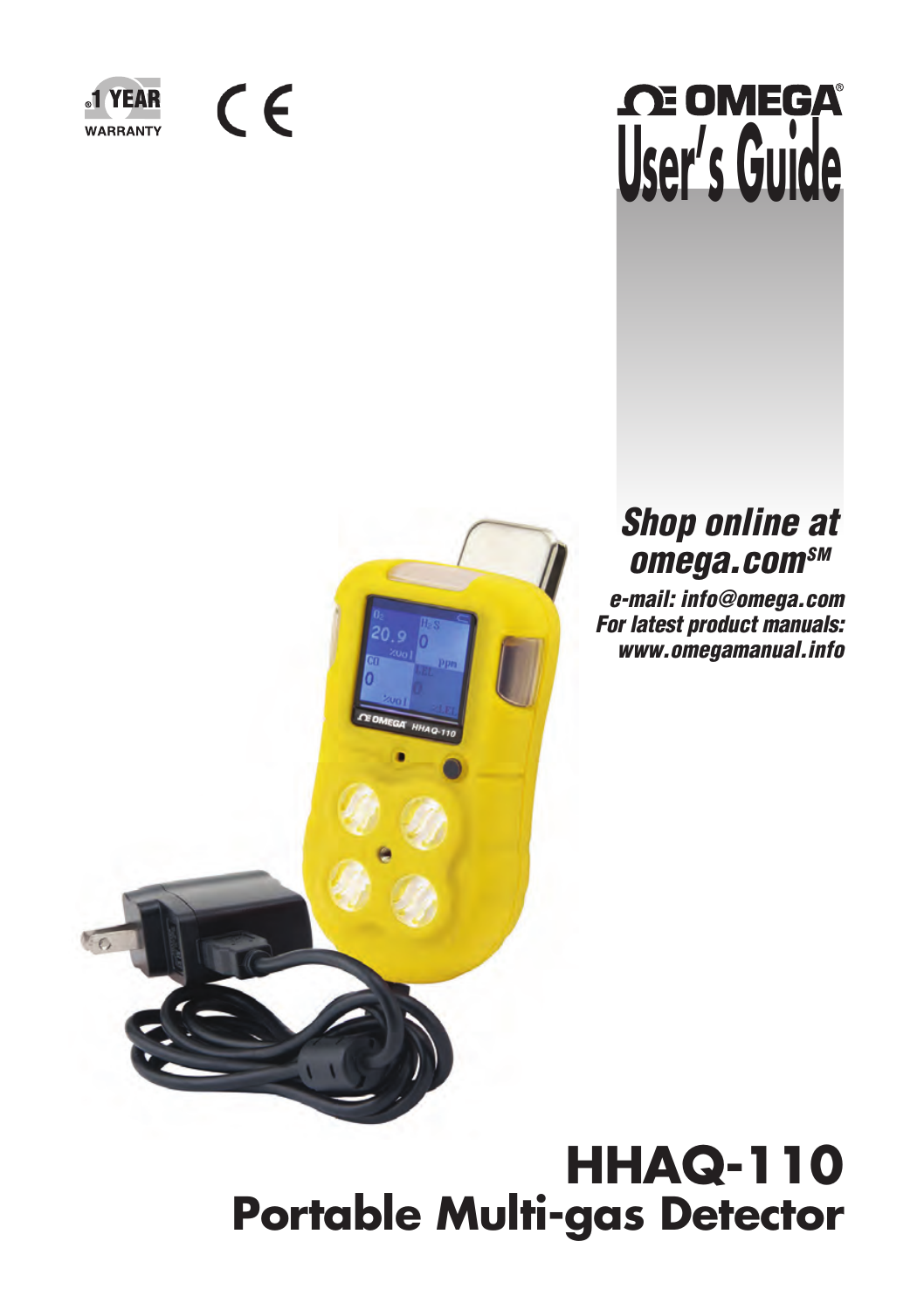## **User Guide**

- Thanks for our using our products.
- Before using this device, please read this manual carefully.

## **Safety Notice**

Before using this device, please firstly read the below information:

- Do not use if the device is damaged. Before using, please check for cracks or parts missing. If the device is damaged or uncompleted, please contact Omega Engineering.
- We highly recommend you do "impact test" described in Section 4.6 everyday to check performance of the device. And please calibrate it by following Section 4.8 if the test value is beyond specific range.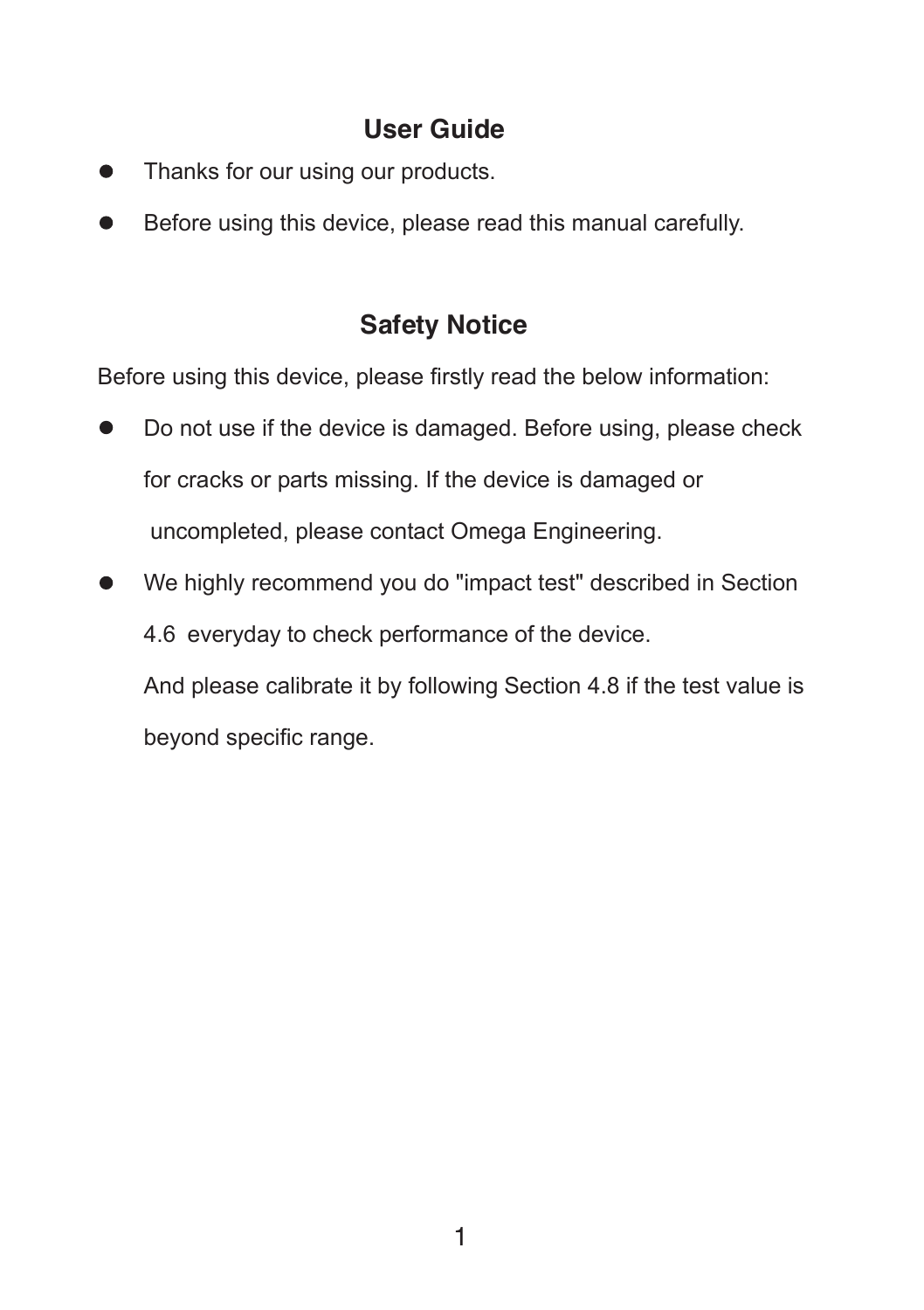- $\bullet$ Bump test is to confirm the good response ability of the sensor, and to ensure that the audio, visual and vibration alarms work properly.
- Use only accessories specially designed for HHAQ-110.
- Use only the charger supplied with the device, Do not recharge the device in a hazardous area.
- For devices with catalytic or semiconductor sensors are exposed to the target gas with concentrations beyond its detecting range, the increased working load, will badly affect its function or damage the device.
- Devices with catalytic or semiconductor sensor will be damaged if exposed to environments containing lead chromate, sulfur compound, phosphorus compound or silicon; do not use the device in such environments.
- Please don't expose the device to the environment which consists of hydrogen sulfide, halogenated hydrocarbon or high corrosive gases for a long time. Otherwise, it will slow the response of the gas sensor and reduce the sensitivity. If the device has to be used in the above environment, please follow Section 4.3 to carry out the Bump test before using it.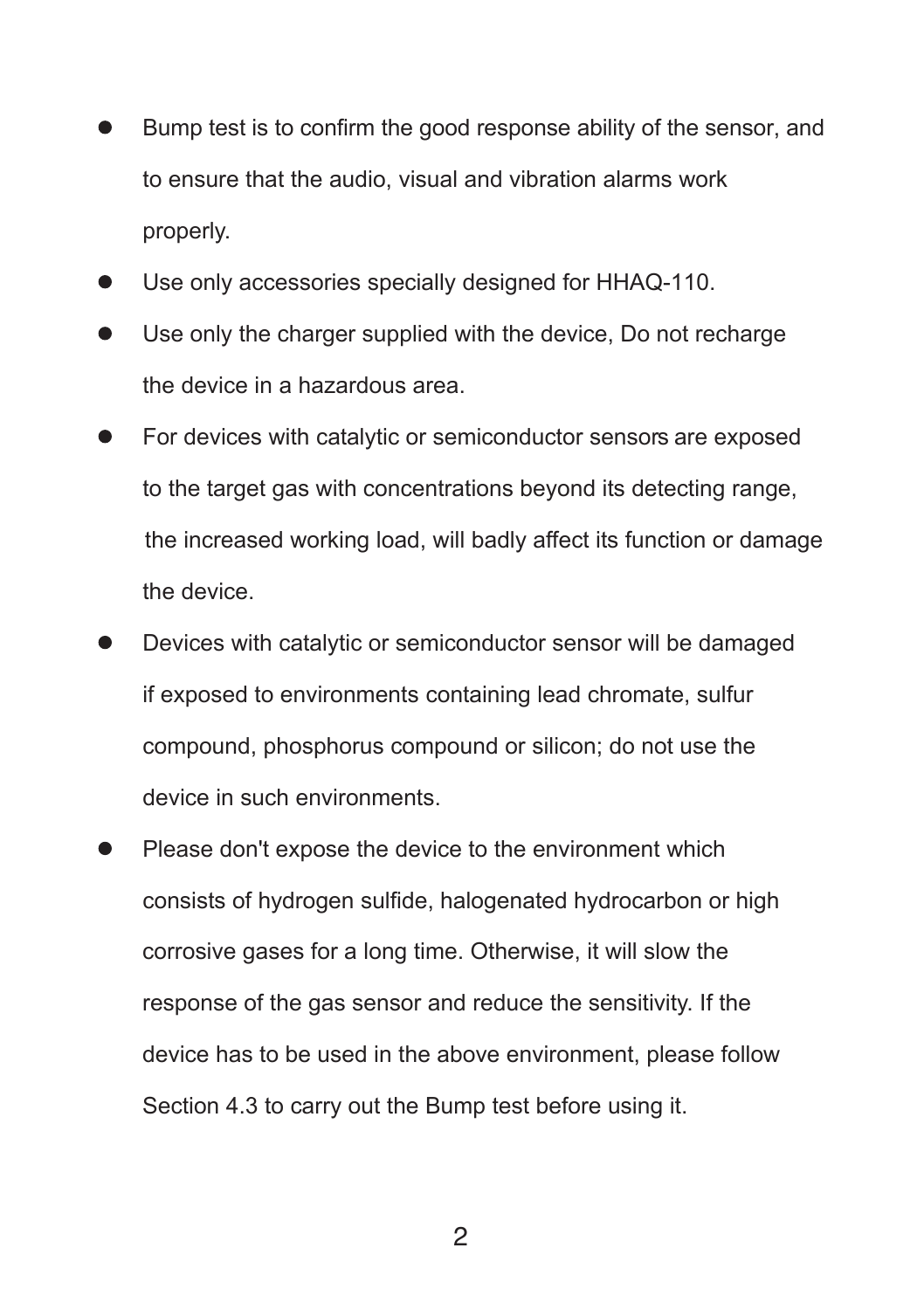- Please don't expose the device to an environment with electric shock, strong magnetic field or serious continuous mechanic shocking.
- Disposal of the Lithium battery inside should be handled by the qualified persons or dangerous goods handling operators.
- Unauthorized disassemble, adjustment or repair of the gas device is forbidden.
- Avoid dropping or severe vibration of the device.
- For any problem beyond the description of this manual, please contact Omega Engineering.

#### **1. Brief introduction**

HHAQ-110 is a compact and lightweight multi gas detector that continuously measures combustibles, O2, CO, H2S and other toxic gases in ambient air. Its functional and watertight design (IP 66) incorporates a Bump proof, rubberized housing to meet the toughest requirements of harsh environments like underground tunnels, mines etc.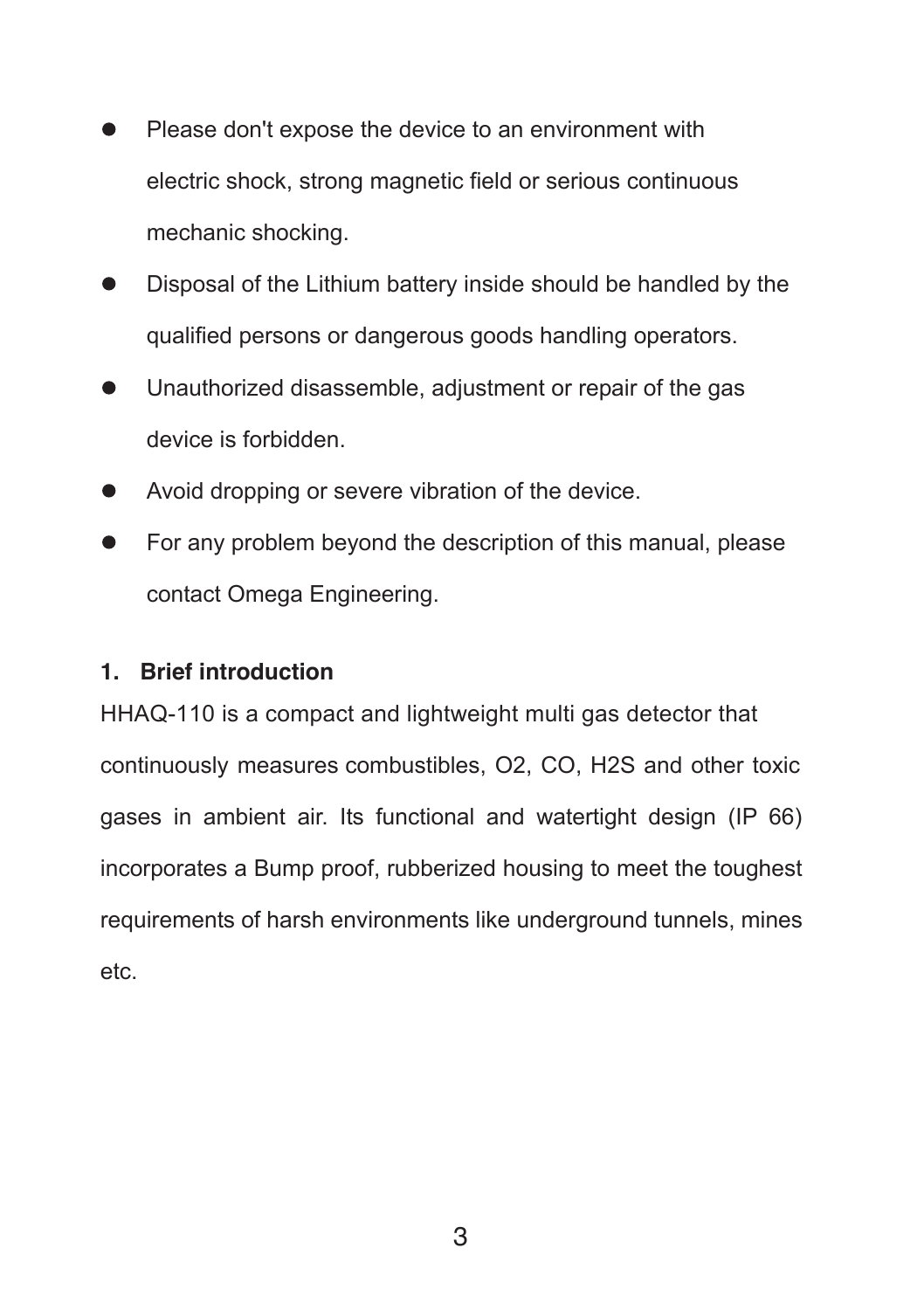### **Main features:**

Friendly human-machine interface Ultra-wide angle LCM screen Self adjusting function to lower the testing error Adjustable 2-level alarm levels; STEL and TWA alarm Audible, visual and vibrative alarm signals Self protection design for combustible gas sensor Battery low voltage alert function With real-time clock Intrinsically safe design

## **2. Technical data**

Detection method: Diffuse naturally

Detecting gas: See the Table 1 and Table 2 on the last page

Response time:

Flammable gas:  $T_{90}$  < 30s

O2, CO, H2S:  $T_{90}$  < 30s

Other gases:  $T_{90}$  < 120s

Indication error: ±5% FS (LEL) / ±5ppm (toxic gas)

Working condition:

Temperature: -20°C~50°C Humidity: <95%RH (no condensation)

Power source: Lithium battery, DC3.7V 1800mAh

Charging time:  $\leq 6$  hours

Battery working time:  $\geq 8$  hours (no alarm status)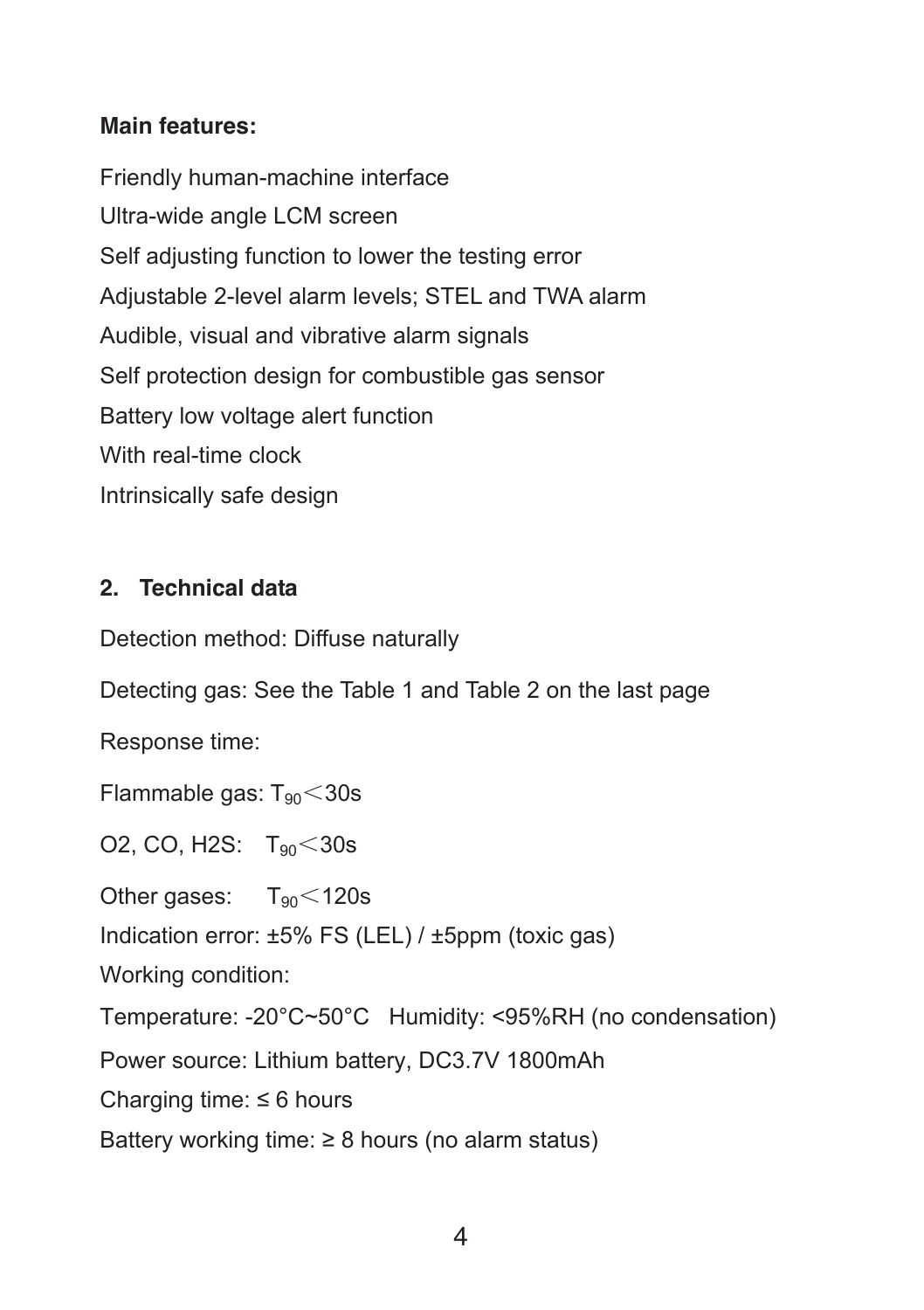Explosion proof: Exia II CT3 Ga Ingress protection: IP66 Dimension: L\*W\*H 120mm×68mm×30mm Weight: About 178g



#### **3. Structure drawing and display information**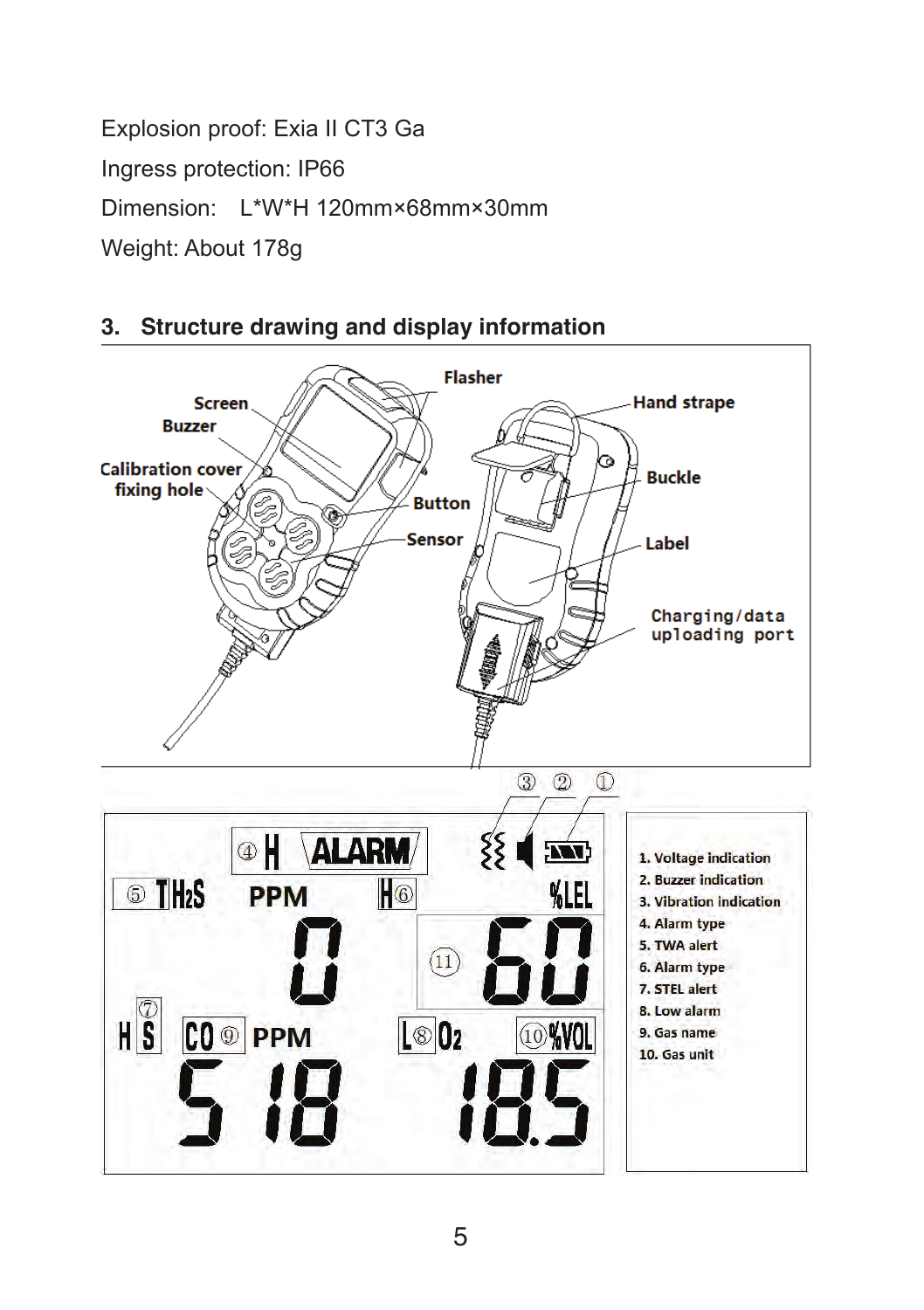## **Button function:**

|    | Power on: Hold button for 1 second and then release it        |
|----|---------------------------------------------------------------|
|    | Power off: Hold button for 3 seconds till the screen is off   |
|    | Open backlight: Press button once                             |
|    | Mute and cancel vibration: During alarming status, press      |
|    | button once                                                   |
|    | Check device status: In the status of power on, backlight is  |
| Æ, | on and detection status, press button once and the screen     |
|    | will show the device status including the max. value, the     |
|    | min. value, STEL value, TWA value, present time, serial       |
|    | number and version number.                                    |
|    | Calibration: After the device entering detection status, hold |
|    | button for more than 20 seconds. The screen will first        |
|    | turn off and then turn on. When the screen shows              |
|    | calibration status, release the button.                       |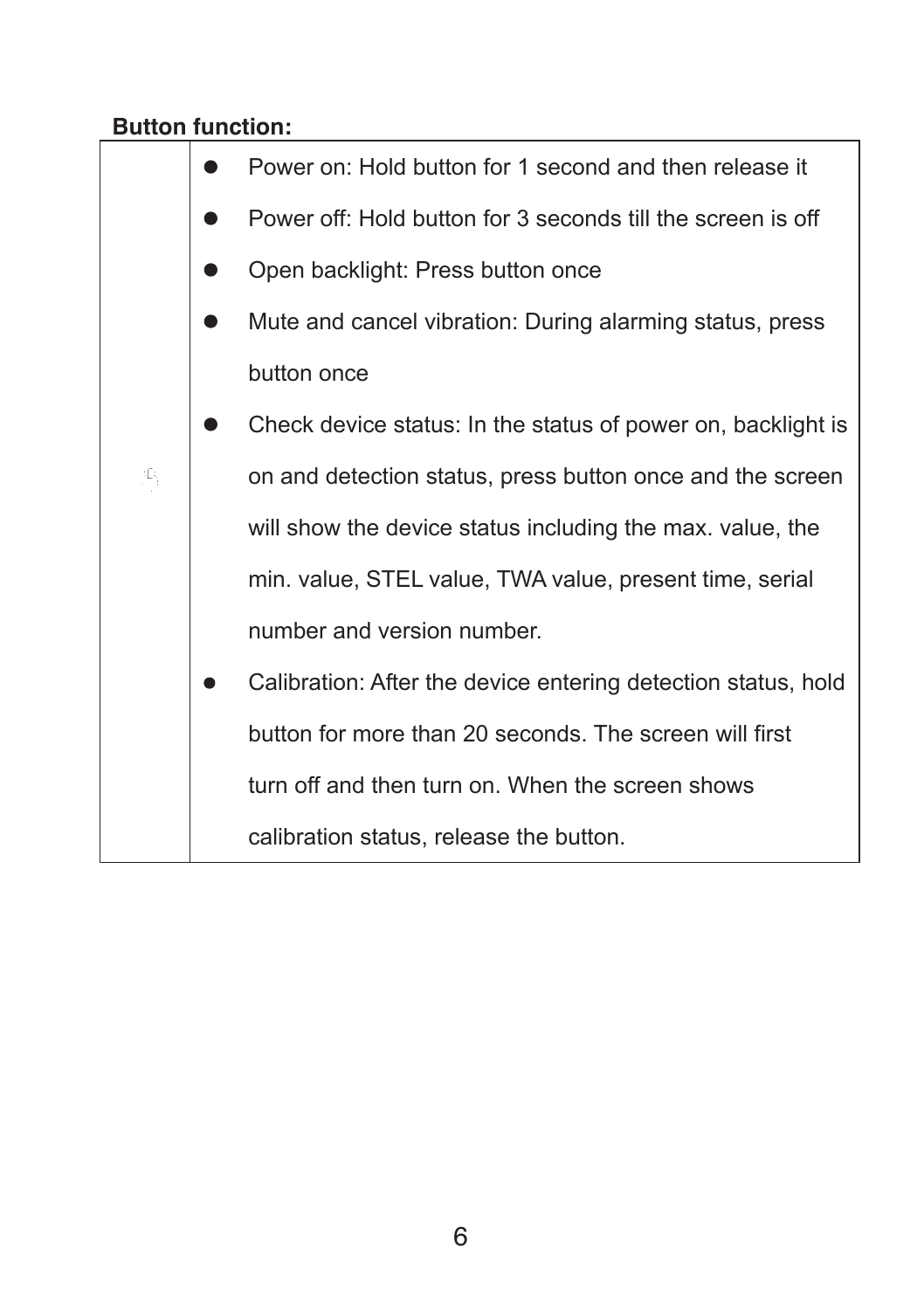#### **4. Operation instruction**

#### 4.1 Power on

When the device is powered off, hold the button for 1 second and then release it. The buzzer gives sound once and the device is on. The screen will in turn display power one interface, warm-up interface, self test information, high alarm level, low alarm level, TWA value, STEL value etc. And then, the device enters into detection mode. On the screen, it shows the value of the target gases.

**Note:** The device is initially set as auto zero calibration after power on, always power on the device in the clean air. Otherwise, the device will not work properly.

#### 4.2 Power off

In the power on mode, hold the button for 3 seconds. Buzzer will give 3 long sounds and 2 short sounds. Then the device is off.

#### 4.3 Alarming

When the gas concentration in the air reaches or exceeds the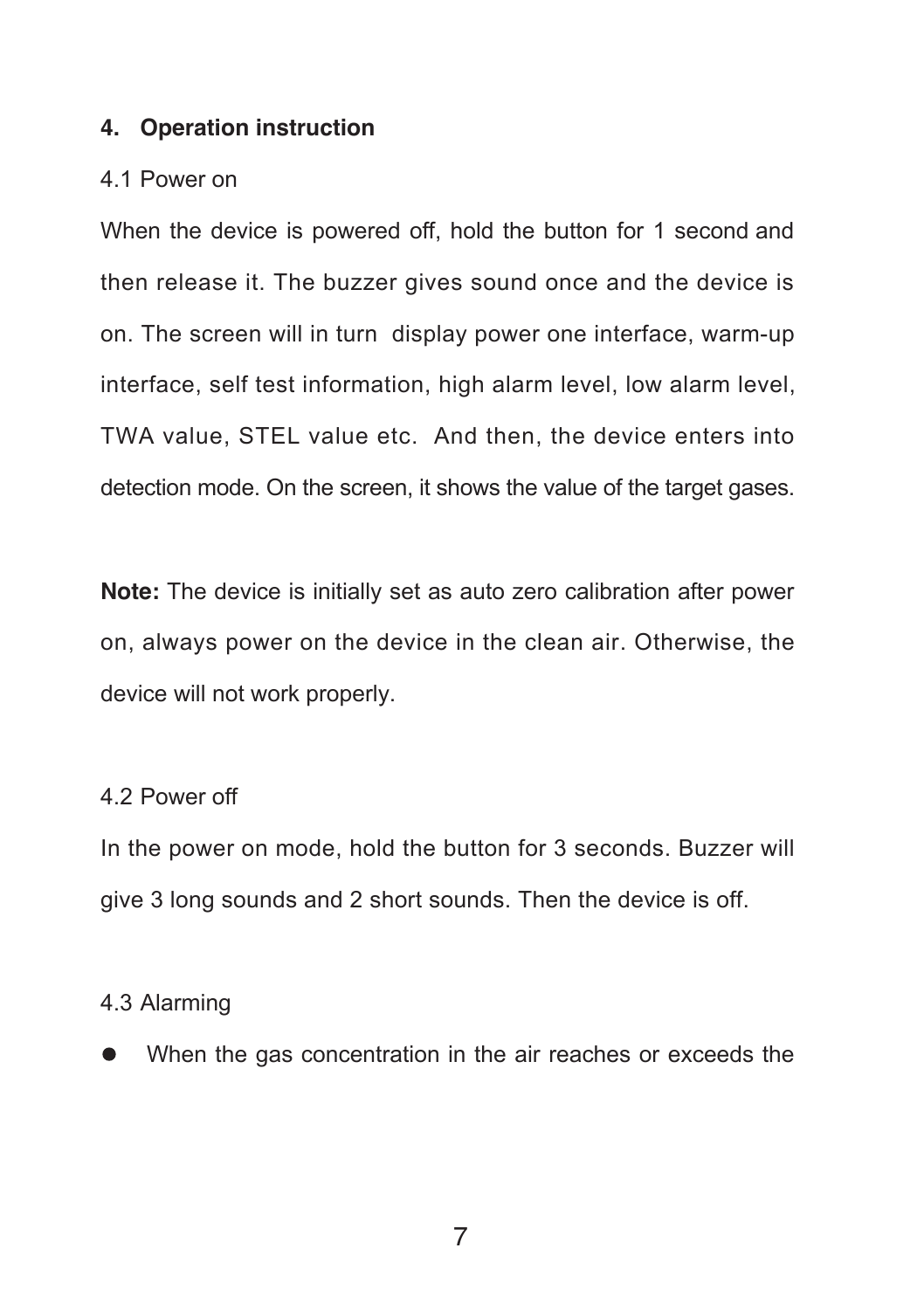preset alarm levels, the device will give audible, visual and vibrative alarming signals. If the user cannot leave this environment, he can cancel the audible and vibrative signals by pressing the button, so as to save the battery voltage.

- If the target toxic gas concentration reaches or exceeds the preset value, the device will also give STEL and TWA alert signals.
- The device will also give sensor fault alert signal and low voltage alert signal. On the screen, it will show the relative signal indication.

**Note:** The functions of STEL alert, TWA alert, sensor fault alert and low voltage alert must be activated in advance when using.

#### 4.4 Device status checking

When powering on, backlight is on and detection status, press the button once and the screen will show the device status including the max. value, the min. value, STEL value, TWA value, present time, serial number and version number.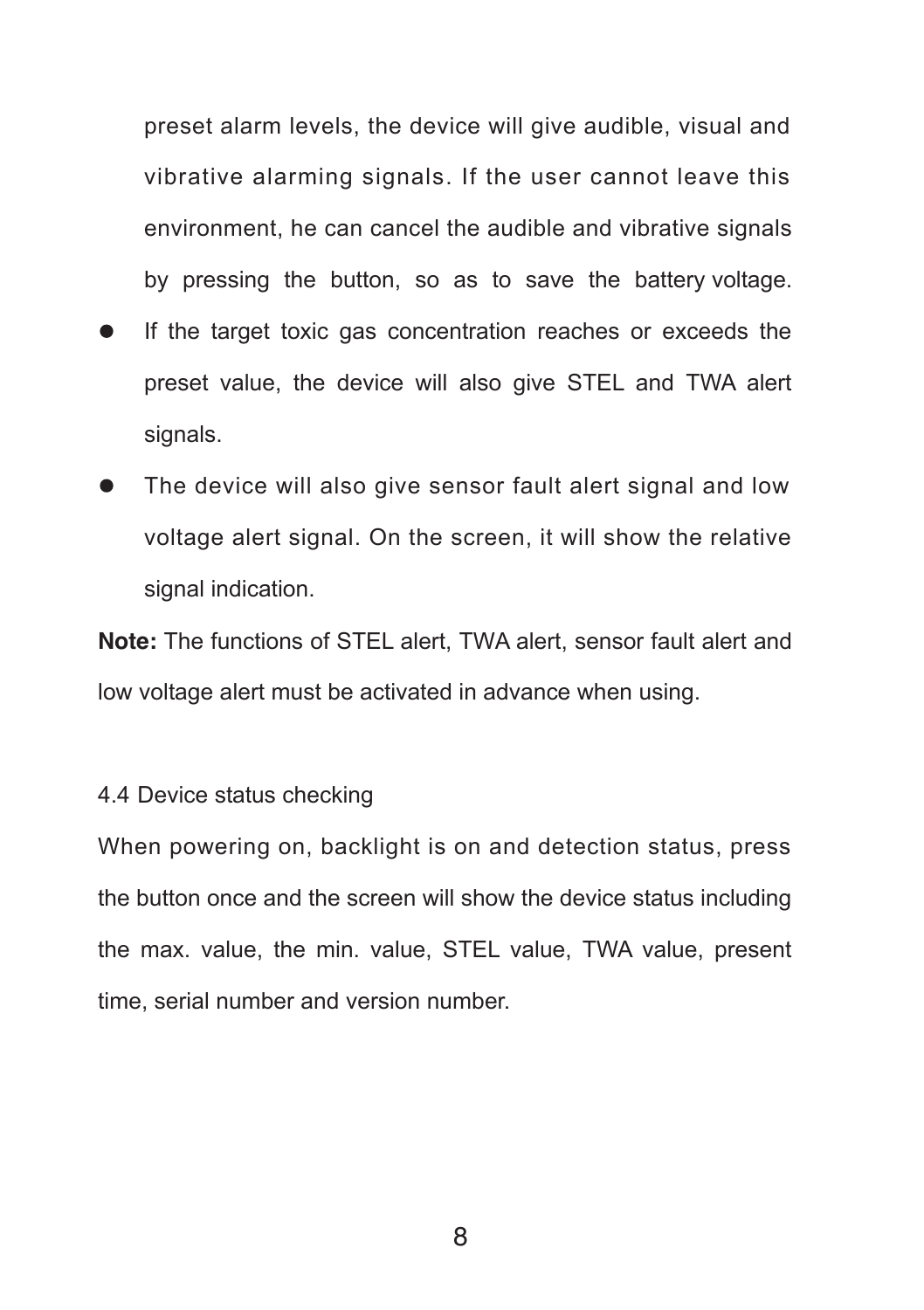#### 4.5 Calibration

- With the device entering detection mode, hold the button for  $\bullet$ more than 20 seconds. The screen will first turn off and then turn on. When the screen shows calibration status, release the button.
- After warm up, the device will be in zero calibration automatically. Please put the device in clean air.
- When the screen shows the calibration gas point, please follow the drawing on next page to input a standard calibration gas. If you do not have a standard calibration gas, do not attempt to calibrate this instrument yourself. Doing so will compromise its accuracy. The device will automatically analyze the input gas and the complete the input gas and the complete the calibration of the sensors. After successful calibration, the screen will show the calibrated sensor name and relative information.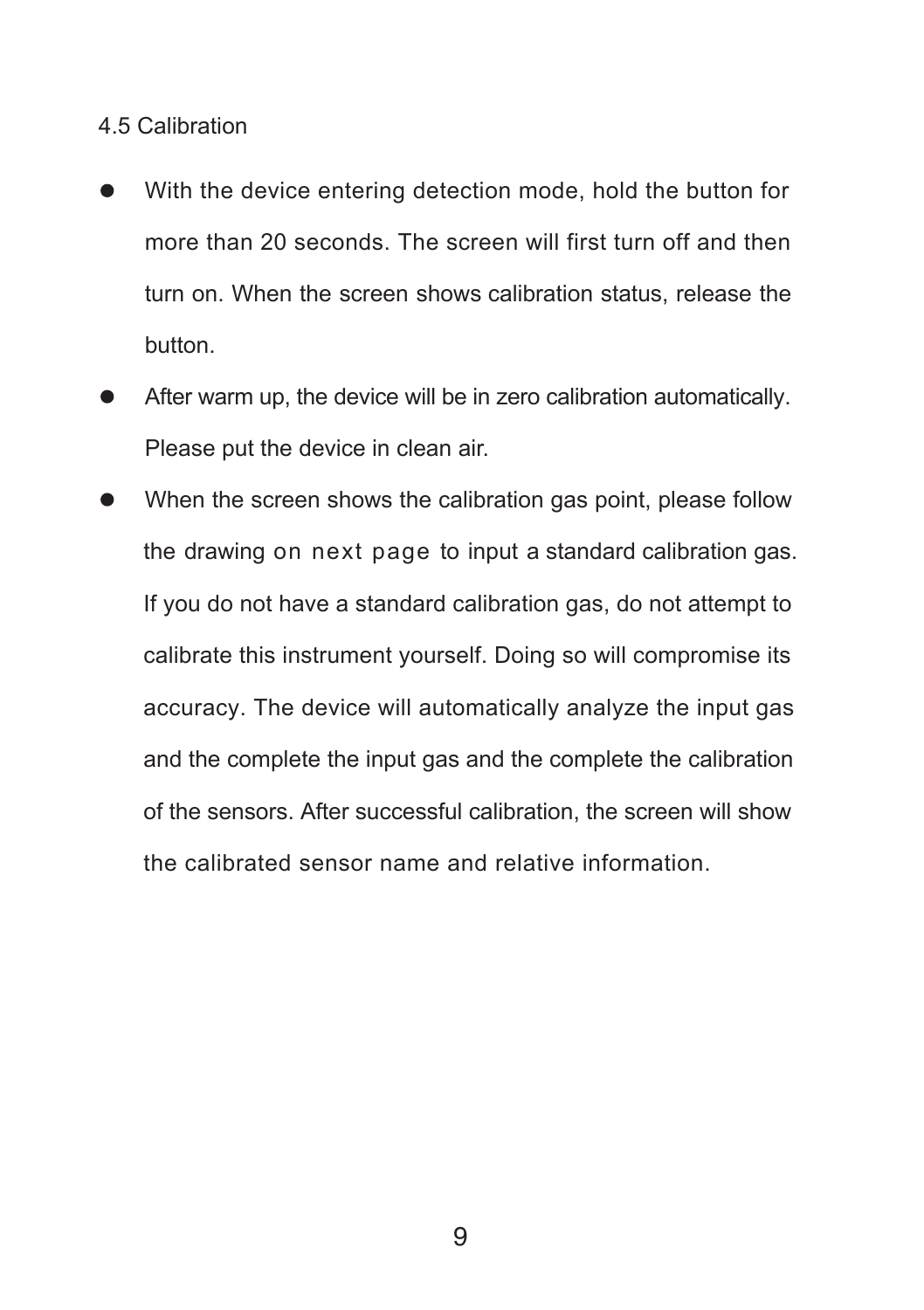

## 4.6 Bump test

In order to make sure the device is working normally, it is suggested to do a bump test once every day before using.

## **Test method:**

- a. After the device is powered on, put it in to the target gas or standard gas environment which is above the high alarm level. If the device works normally, then user can carry it for detection purpose.
- b. If the detector reading is above the normal indication error range, then please follow the above Section 4.5 to re-calibrate the device.
- c. If the device doesn't response to the gas, please contact Omega Engineering.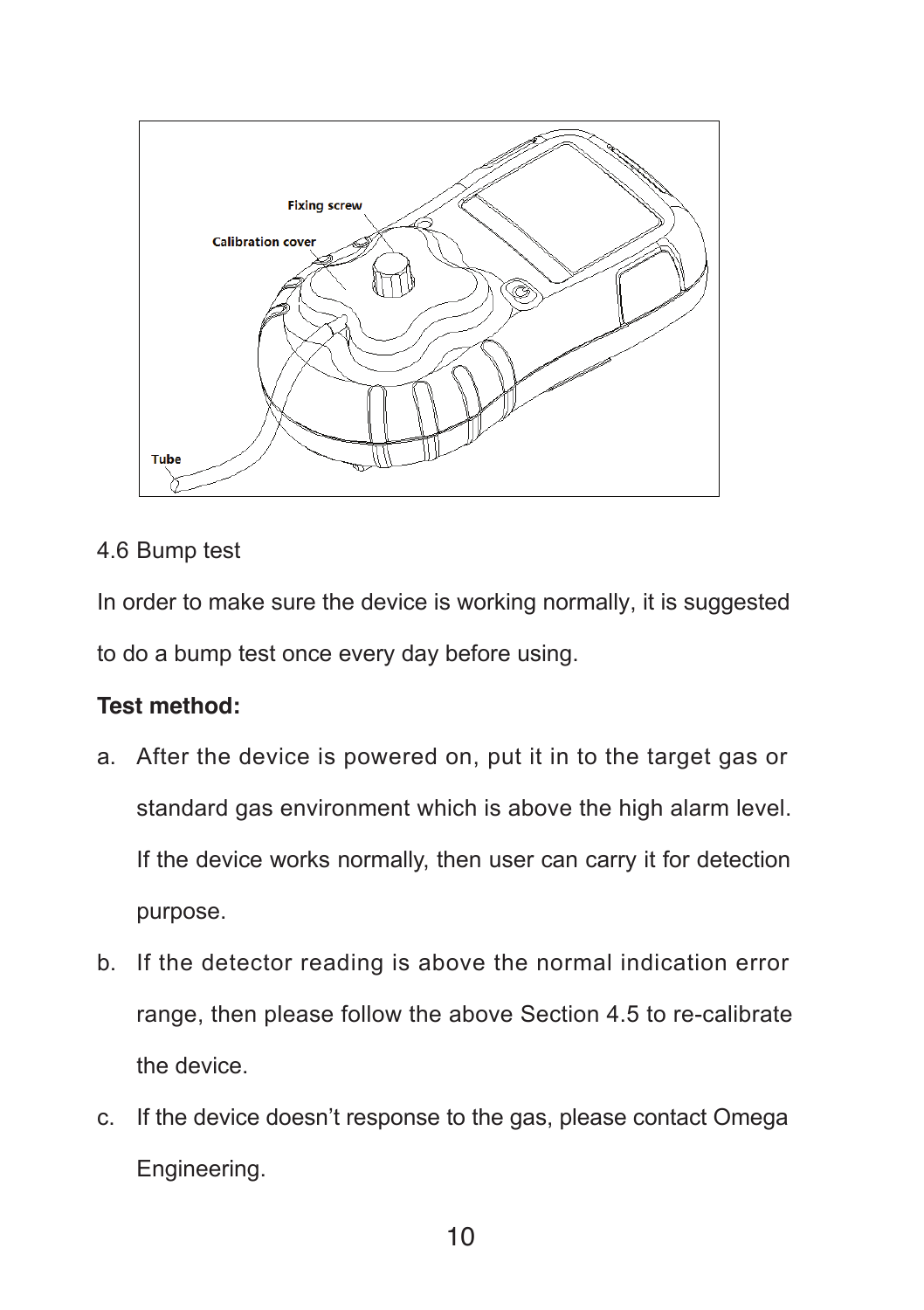#### **5. Charging**

When the device cannot be powered on due to low voltage, please charge the device through the supplied charger. After correctly connecting the device with the AC100~240V power source, the device will be automatically power on and show the charging icon. When the screen icon shows the battery voltage is full, please unplug the device, and use normally.

#### **Warning:**

- In charging status, the device has no detection function.
- It's forbidden to charge the device on working site, so as to avoid any fire or explosion occurring.
- Please charge the device when it is power off, so as to ensure the charging efficiency.

#### **Note:**

- Please charge it once every 3 months if the device is not used for long time.
- $\bullet$  It's forbidden to charge the device in the environment which temperature is below than 0°C, because it will possibly damage the battery.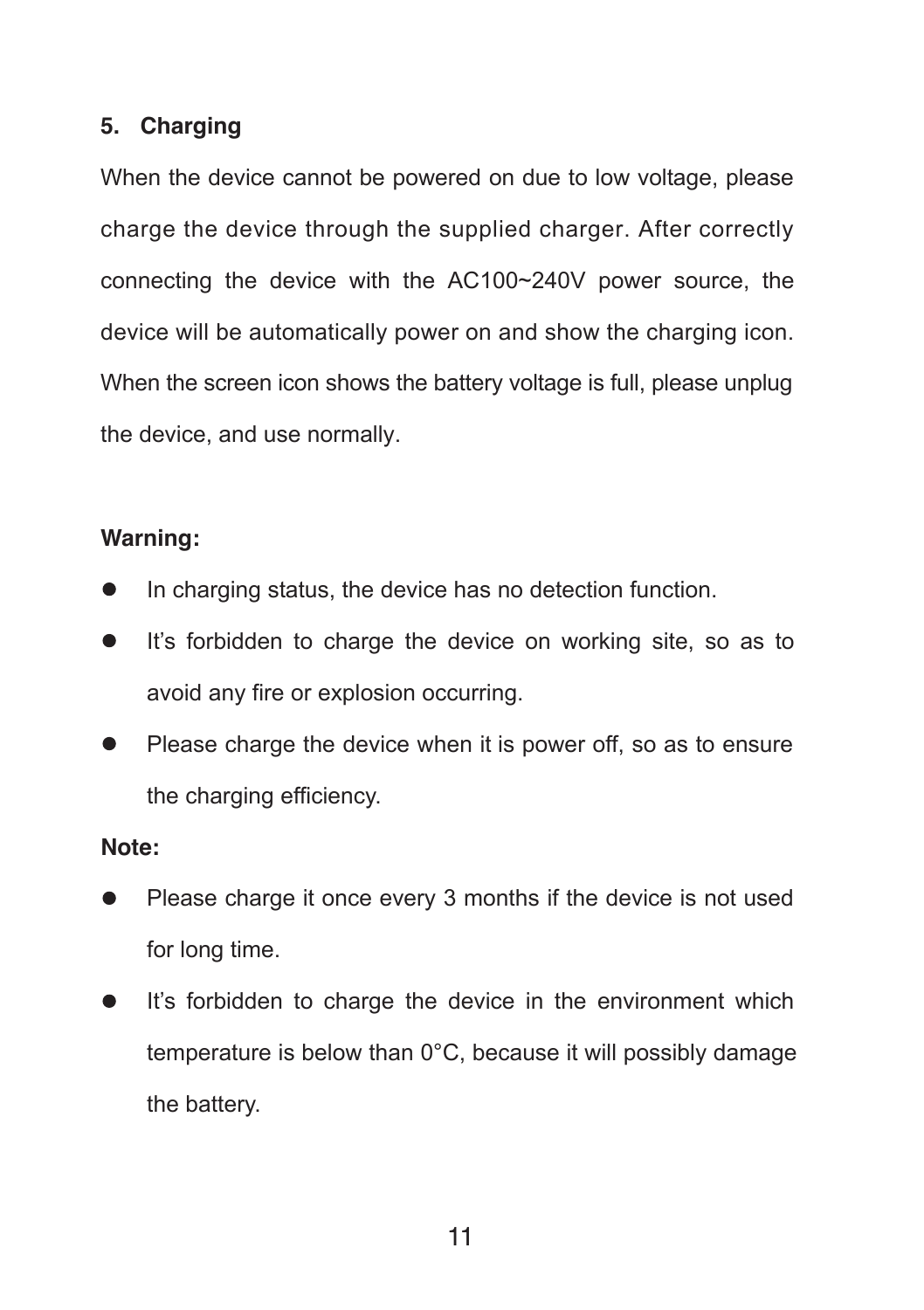## **6. Sensor using and replacement**

The device adopts sensor module. During using, please note the life span of the sensor modules. When the sensor module is expired, contact Omega Engineering to purchase a new module.

In order to assure the accuracy, it's suggested to re-calibrate the sensor modules once every 6 month.

If replacement sensor modules are purchased, the package includes the sensor module and calibration parameter file. After plugging the new sensor module onto the device, please import the parameter file into the device through the software on the PC.

| <b>Fault</b>                            | <b>Reason</b>                   | <b>Solution</b>                       |  |
|-----------------------------------------|---------------------------------|---------------------------------------|--|
|                                         | Too low voltage                 | Charge device                         |  |
| Cannot power on                         | Dead lock                       | Contact Omega                         |  |
|                                         | Circuit fault                   | Contact Omega                         |  |
|                                         | Warming up                      | Wait till it ends                     |  |
| No response to gas                      | Circuit fault                   | Contact Omega                         |  |
|                                         | Sensor overdue                  | Contact Omega                         |  |
| Value displayed is not<br>correct       | Not calibrated for long<br>time | Calibrate the sensor                  |  |
| Time display is not                     | Battery is used up              | Charge the device<br>and set the time |  |
| correct                                 | Electromagnetic<br>interference | Reset the time                        |  |
| Gas value displayed is<br>negative      | Sensor drift                    | Make zero calibration                 |  |
| Sensor fault displayed on<br>the screen | Sensor fault                    | Contact Omega                         |  |

## **7. Trouble shooting**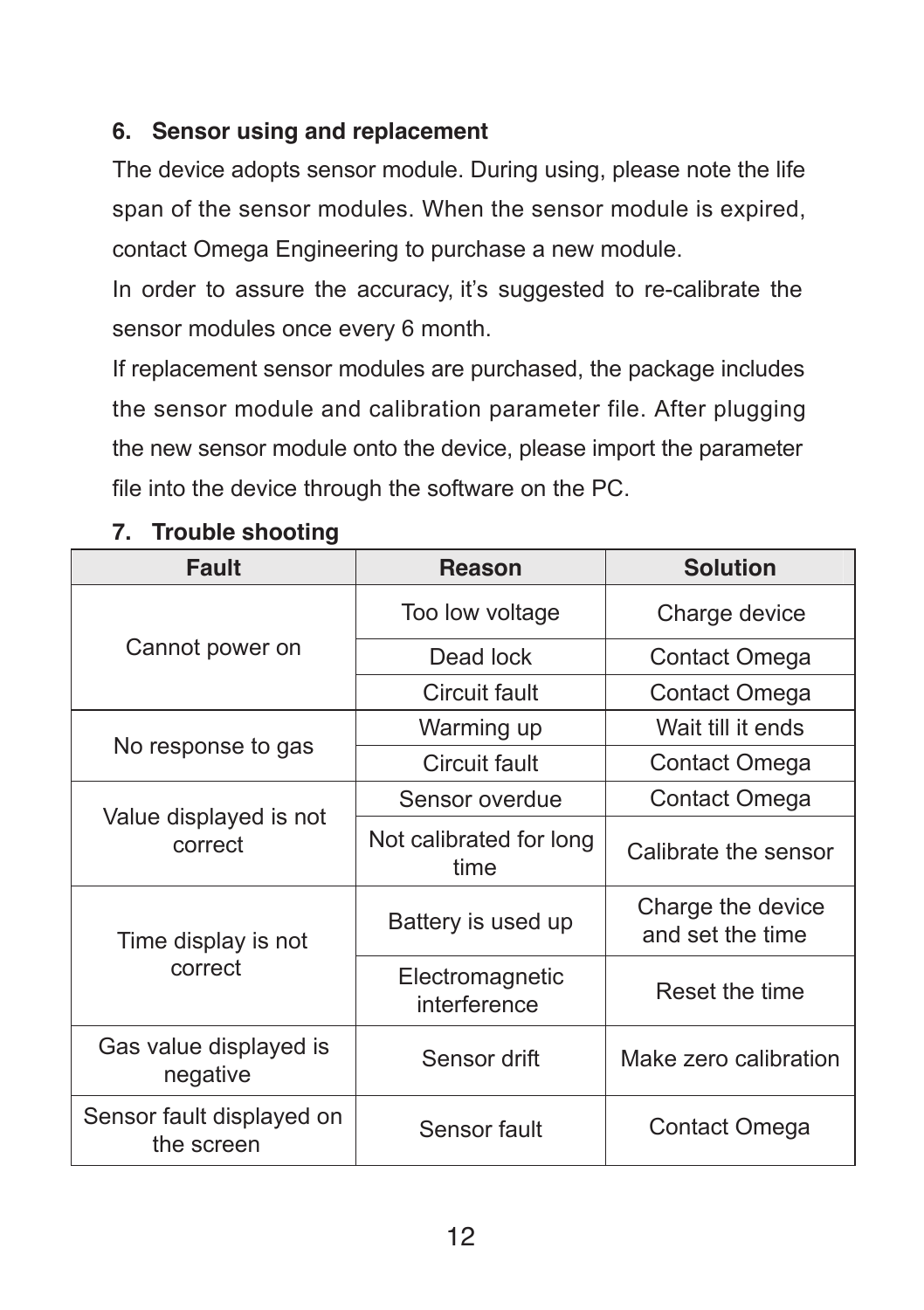## **8. Using notice**

- Avoid dropping or shocking the device.
- **If using in high concentration gas environment, the device can** not work normally.
- Please strictly follow this manual to use the device. Otherwise, it will cause the incorrect detection result or damage the device.
- $\bullet$ Do not use or store the device in any corrosive environment or harsh environment (like exceeding high or low temperature, high humidity, electromagnetic field, strong sunshine etc.).
- After long term use, if there is dust on the interface, please use clean soft cloth to clean it. Otherwise, surface will be scratched or damaged.
- In order assure the detection accuracy, recommended re-calibration period is every 6 months and cannot be more than 1 year.
- Dispose used Lithium battery in accordance with local requirements.  $\blacksquare$
- **•** For any problem not described in this manual, please contact Omega Engineering.
- Disassembling, modifying and repairing the device should be carried out by authorized personnel.
- Do not charge the device or upload the date to PC in hazardous  $\bullet$ environments.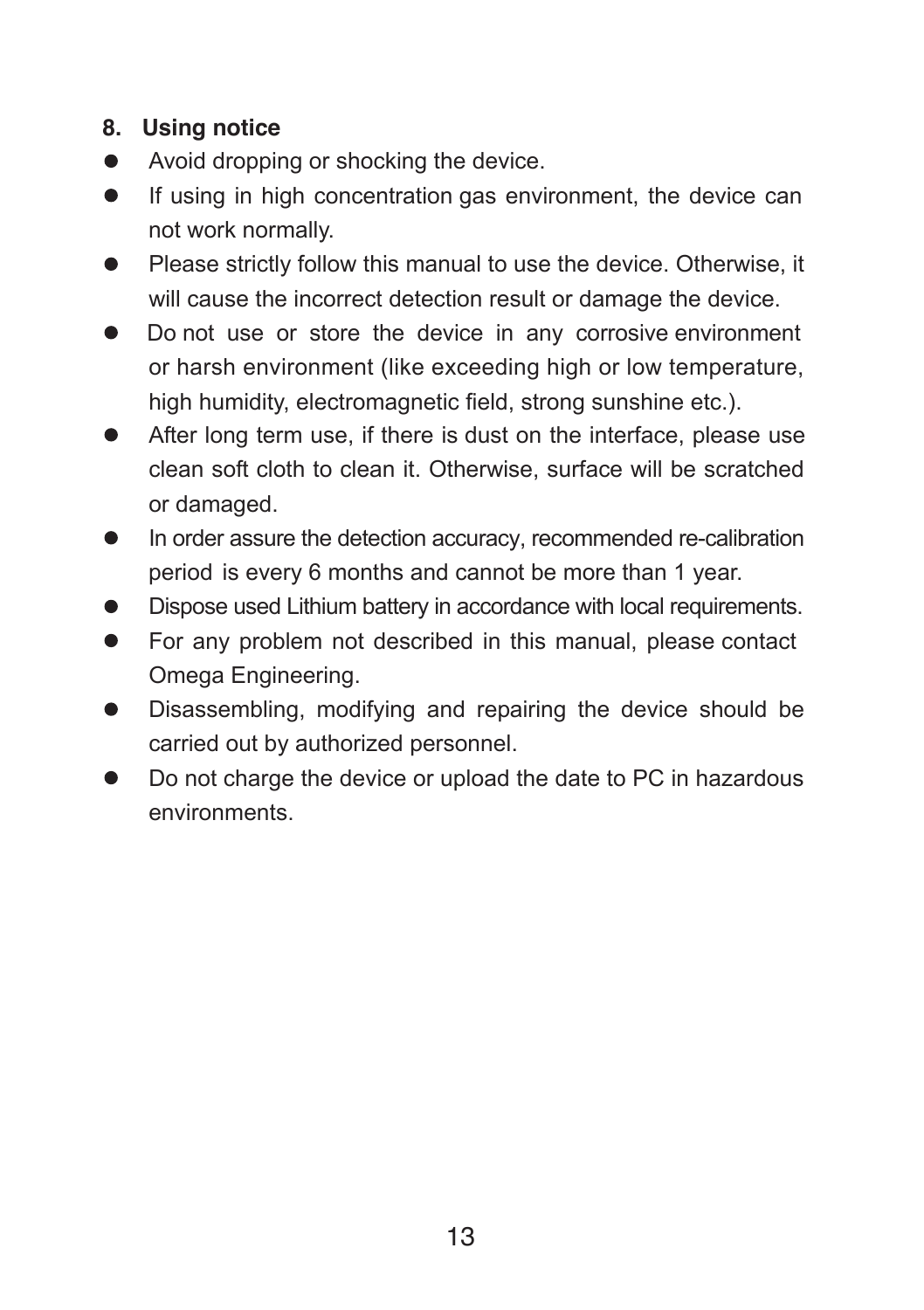## **Attached Table 1**

| <b>Target gas</b>        | Flammable gas            |                      |  |
|--------------------------|--------------------------|----------------------|--|
| <b>Sensor type</b>       | Catalytic sensor         | Thermal conduction   |  |
| Detection unit           | LEI*                     | VOL                  |  |
| <b>Detection range</b>   | $0\nu$ 100%LEL           | $0\nu$ 100%VOL       |  |
| Low alarm range          | 10%LEL $\sim$ 25%LEL     | No alarming function |  |
| High alarm range         | $25\%$ LEL $\sim$ 80%LEL |                      |  |
| <b>Preset low alarm</b>  | 20%LEL                   |                      |  |
| <b>Preset high alarm</b> | 50%LEL                   |                      |  |

\*LEL: Lower Explosive Limit

## **Attached Table 2**

| Gas            | <b>Detection</b><br>Range | <b>Preset</b><br><b>Low Alarm</b> | <b>Preset</b><br><b>High Alarm</b> | <b>TWA</b> | <b>STEL</b> |
|----------------|---------------------------|-----------------------------------|------------------------------------|------------|-------------|
| O <sub>2</sub> | 0-30%vol                  | 19.5% vol                         | 23.5% vol                          |            |             |
| $H_2S$         | $0-100$ ppm               | 10ppml                            | 15ppml                             | 10ppml     | 15ppml      |
| <b>CO</b>      | 0-1000ppm                 | 35ppml                            | 200ppml                            | 35ppml     | 200ppml     |